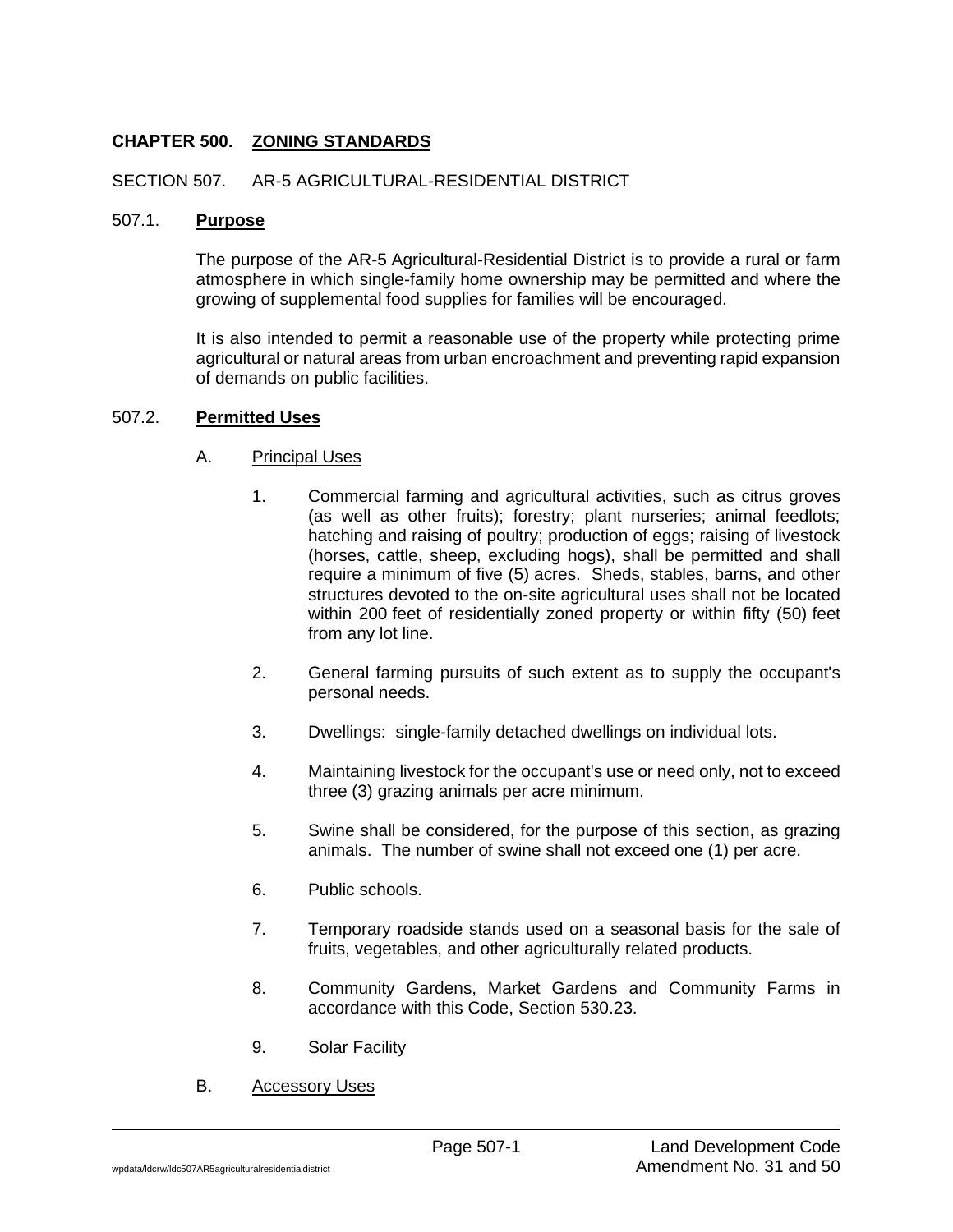- 1. Minor home occupations (unless a special exception per Section 530.21.1.D.5).
- 2. Private garages and parking areas.
- 3. Private swimming pools and cabanas in accordance with this Code.
- 4. Public and private rights-of-way for utilities.
- 5. Other accessory uses customarily incidental to an allowed principal use.

# 507.3. **Conditional Uses**

- A. Gun clubs and indoor or outdoor firing and archery ranges, subject to a minimum site area of ten (10) acres.
- B. Aircraft and helicopter landing fields, subject to approval by the Federal Aviation Administration and compliance with appropriate State and local laws, provided that no aircraft landing field or helicopter pad be located closer than 1,000 feet from the closest property line of a school that provides a curriculum of elementary or secondary academic instruction, including kindergarten, elementary, middle, or high schools.
- C. Construction and demolition debris dumps, subject to all local, State, and Federal regulations.
- D. Yard trash disposal facilities.
- E. Sludge, septage, and other waste disposal sites.
- F. Wastewater treatment plants, except when accessory to a development.
- G. Mining and/or reclamation including, but not limited to, the mining or extraction of limestone, clay, sand, natural gas, oil, and organic soils, subject to all local, State, and Federal regulations.

# 507.4. **Performance Standards for Conditional and Special Exception Uses**

All activities shall be in conformance with standards established by the County, State, and Federal government.

### 507.5. **Special Exception Uses**

- A. Bed and breakfast, tourist homes.
- B. Major home occupations.
- C. Day-care centers.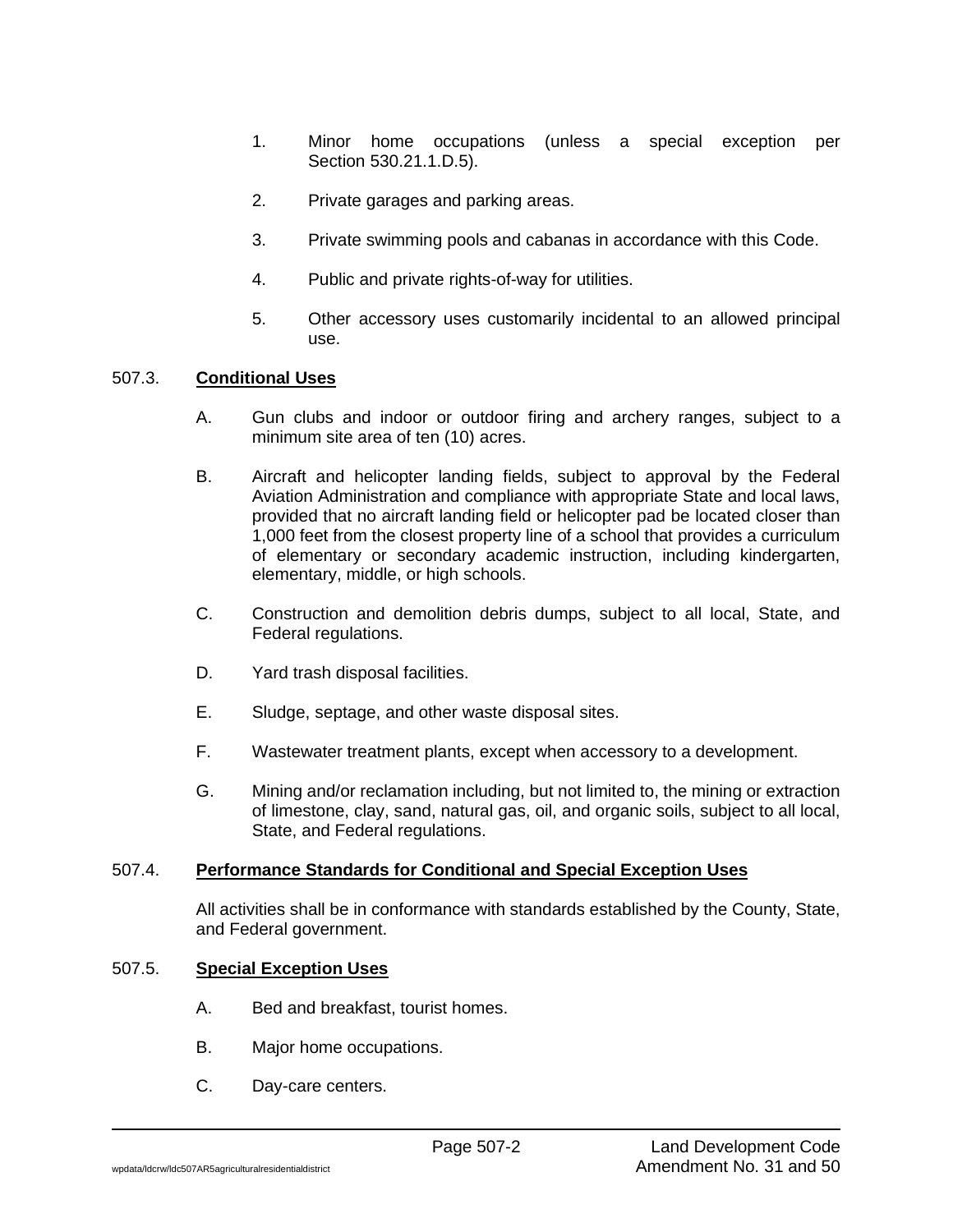- D. Public and private rights-of-way for utilities.
- E. Public and private substations for utilities.
- F. Duplexes.
- G. Public or private parks, playgrounds, and recreation areas.
- H. Golf courses, provided the clubhouse and other structures are located over 150 feet from an abutting lot or parcel.
- I. Storage and repair facilities for essential services.
- J. Public and semipublic buildings and facilities to include the following: County, State, or Federal structures and uses; churches (permanent structures only); and civic organizations.
- K. Accessory uses customarily incidental to an allowed special exception use.
- L. Farm Feed and Supplies Establishments. The following criteria and requirements shall apply to all farm feed and supplies establishments:
	- 1. Feed—livestock, poultry, and pets.
	- 2. Animal health products.
	- 3. Lawn and garden supplies.
	- 4. Fertilizer, insecticides, and pesticides.
	- 5. Leather goods and tack.
	- 6. Fence posts and supplies to be enclosed in an opaque buffer.
	- 7. No equipment, such as lawn mowers, tractors, and accessories, shall be stored or repaired on this site.
	- 8. There shall be a minimum fifty (50) foot setback from all property lines for the building and storage areas.
- M. Private schools.

# 507.6. **Area, Density, and Lot Width Requirements**

Single-Family Detached Dwellings

- A. Minimum lot area: five (5) acres.
- B. Maximum possible gross density: one (1) dwelling unit per five (5) acres.